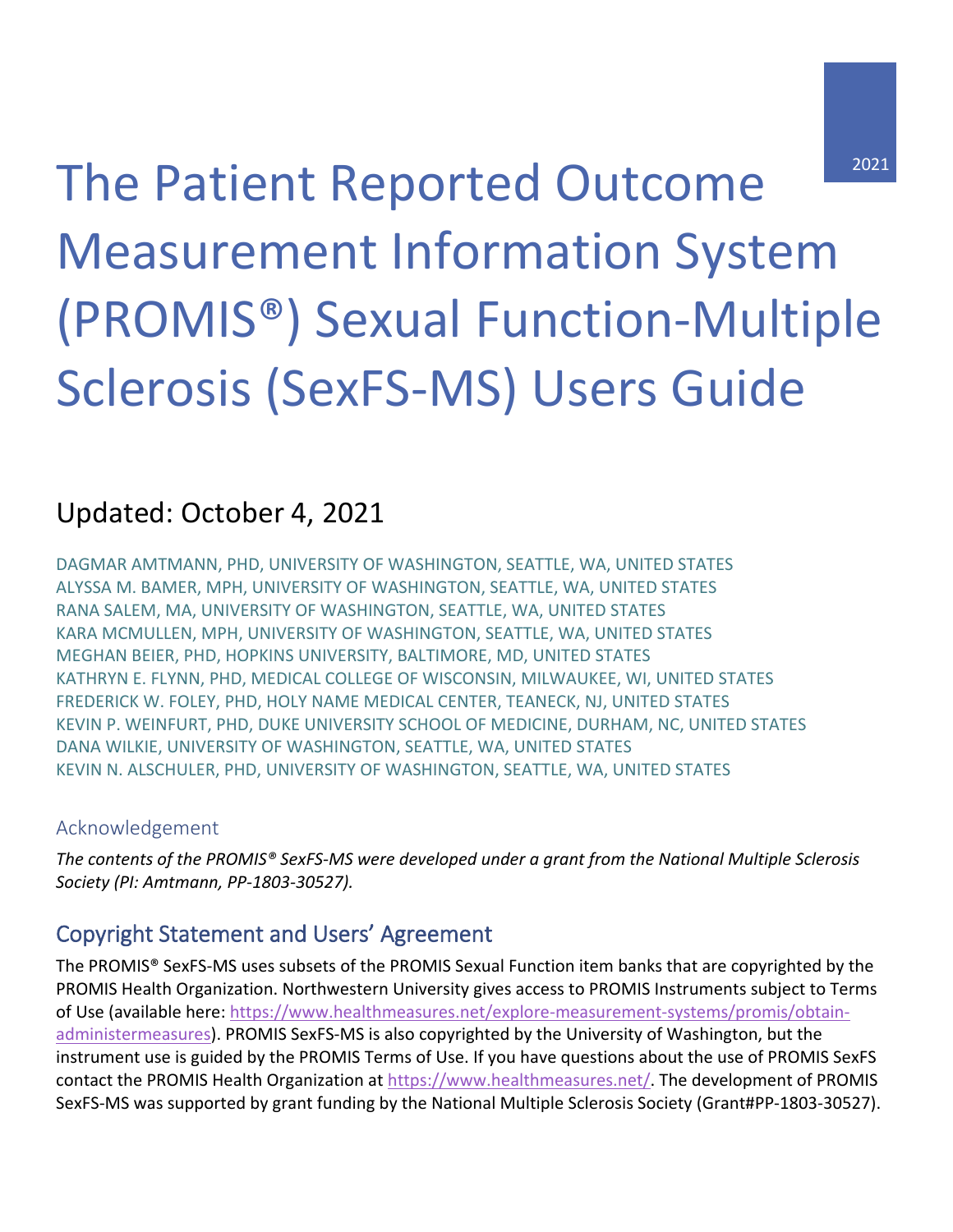## Questions about the PROMIS SexFS-MS Instruments

If you have questions about the PROMIS SexFS-MS instruments or their use in clinical care or research, please contact the University of Washington Center on Outcomes Research in Rehabilitation (UWCORR).

| <b>Mailing Address</b>                   | <b>Phone &amp; Email</b> |
|------------------------------------------|--------------------------|
| <b>UWCORR</b>                            | Phone: (844) 847-7892    |
| UW Department of Rehabilitation Medicine | Fax: (206) 685-9224      |
| Box 354237                               | Email: uwcorr@uw.edu     |
| Seattle, WA 98195                        |                          |

### Overview of the PROMIS SexFS-MS

The Patient Reported Outcome Measurement Information System (PROMIS) sexual function (SexFS) v2.0 measures 16 domains of sexual function. There are 11 gender non-specific domains (interest in sexual activity, orgasm ability, orgasm pleasure, oral dryness, oral discomfort, satisfaction, sexual activities, therapeutic aids, bother, interfering factors, anal discomfort), 4 female-specific domains (lubrication, vaginal discomfort, clitoral discomfort, labial discomfort), and 1 male-specific domain (erectile function). While most of these domains can be scored, some domains consist of unscored individual items which can be included as stand-alone questions in a survey. The SexFS was developed using Item Response Theory, which allows for computer adaptive testing and custom short forms. SexFS was developed for use in any population and provides US population norms. Additional information about the PROMIS SexFS can be found in the user guide (search for the Measure Name "PROMIS Sex Function and Satisfaction v2.0 Profile" at [https://www.healthmeasures.net/search-view-measures\)](https://www.healthmeasures.net/search-view-measures). There is also an introductory video about the PROMIS Sexual Function and Satisfaction measures that explains their development and use [\(https://youtu.be/CQwo\\_2GIaJA\)](https://youtu.be/CQwo_2GIaJA). Further information can be found in the following publications: (1) Weinfurt KP, Lin L, Bruner DW, et al. Development and Initial Validation of the PROMIS® Sexual Function and Satisfaction Measures Version 2.0. J Sex Med 2015; 12: 1961-1974; and (2) Flynn KE, Reeve BB, Lin L, et al.

Construct validity of the PROMIS® sexual function and satisfaction measures in patients with cancer. Health Qual Life Outcomes 2013; 11: 40.

While a large sample of healthy people and people with health conditions were involved in the development of PROMIS SexFS, important MS-specific problems (e.g., genital numbness, fatigue, spasticity) were not included. Therefore, using the results of a qualitative research study that involved both people living with MS and clinicians who treat people with MS we modified the SexFS full and brief profiles to include topics most relevant to people with MS. We also included additional items so that the new SexFS-MS profiles cover aspects of sexual function most important to people with MS.

The SexFS-MS was developed with input from clinicians and sexually active individuals with MS. Development activities were completed in two phases. Phase 1 included ranking exercises completed by clinicians and individuals with MS. Phase 2 included cognitive interviews with people with MS to ensure that the SexFS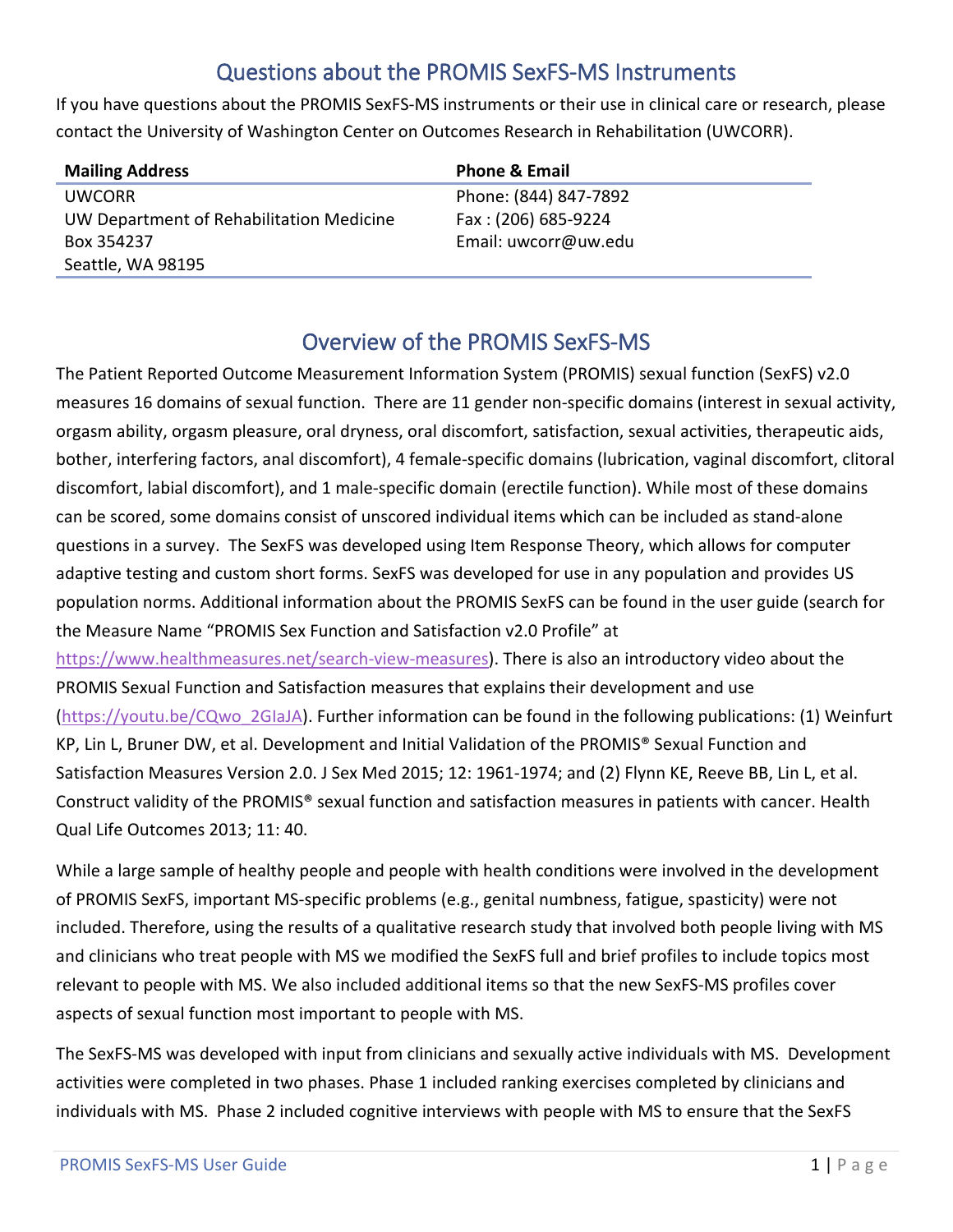profile and relevant interfering factor items were understandable and meaningful to people with MS and to identify any potential problems with wording, interpretation of item content, or with response options.

The final SexFS-MS profile measures are composed of 1) the corresponding PROMIS Sexual Function & Satisfaction profile, and 2) Factors Interfering with Sexual Satisfaction items most relevant to people with MS. The PROMIS Sexual Function & Satisfaction profiles were included in the SexFS-MS profiles largely unmodified. The Factors Interfering with Sexual Satisfaction included in the SexFS-MS profiles were the items that study investigators and people with MS considered to be most important and relevant.

### Instructions for Using the PROMIS SexFS-MS

Below you will find the full and brief male and female profiles, as well as the set of most relevant Interfering Factor items modified for people with MS. The profiles can be administered electronically (by computer or tablet) or on paper. The profiles typically require less than ten minutes to administer.

#### About PROMIS SexFS Profiles

Profiles are collections of short forms and items that assess a person with respect to multiple aspects of sexual function and satisfaction. The SexFS-MS currently includes the PROMIS SexFS Brief Profiles and Full Profiles. Items were selected for inclusion in the SexFS profiles based on rankings using psychometric and pragmatic criteria.

**Brief Profiles (Male, Female)**. The Brief Profiles—one for males, one for females—efficiently assess interest in sexual activity followed by a screener item about sexual activity. For those who have not been sexually active in the past 30 days, a fourth and final question asks about reasons for not having sexual activity. For those who have been sexually active in the past 30 days, men are asked about erectile function, while women are asked about vaginal lubrication, vaginal discomfort, and vulvar discomfort; men and women are asked about orgasm, satisfaction with sex life, and factors that might interfere with their sexual function. These are the domains that are most likely relevant for the majority of healthy people and those suffering from chronic diseases.

**Full Profiles (Male, Female).** The Full Profiles—one for males, one for females—include all of the domains measured in the Brief Profiles, but also add oral dryness, oral discomfort, anal discomfort, and additional questions about factors that might interfere with sexual function. For the domains that overlap between the Brief and Full Profiles, the Full Profiles use equal or greater number of items to assess each domain.

Choose the profile version (brief or full) you feel best fits the needs or requirements of your study or clinic.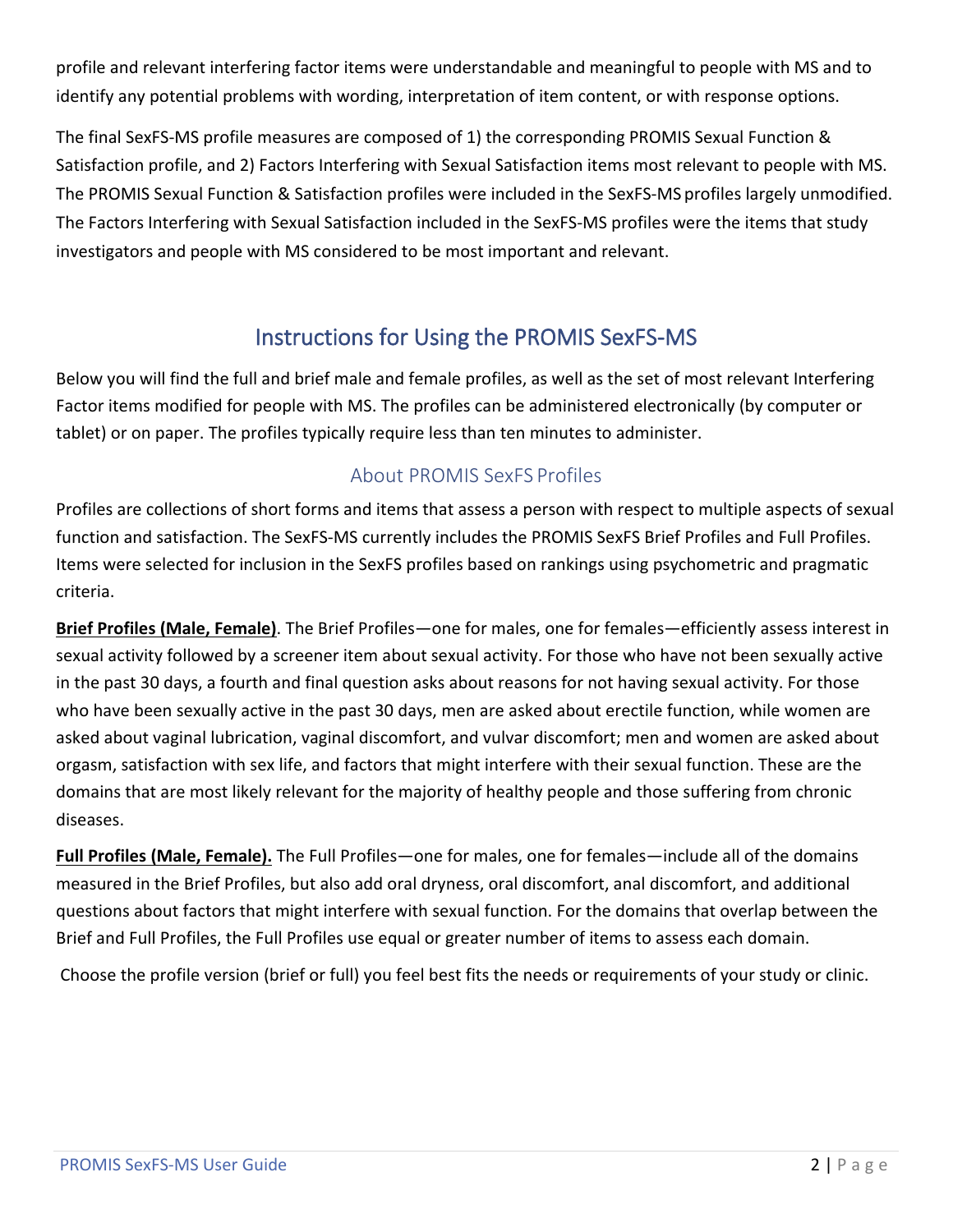#### How to Score the PROMIS SexFS-MS

The SexFS-MS profiles are composed of two sections: 1) the PROMIS Sexual Function & Satisfaction profile,

| which is scored using existing      |                                                   |                |                |  |
|-------------------------------------|---------------------------------------------------|----------------|----------------|--|
| summary score to T-score            | <b>SexFS Profile domain score:</b>                | Gender         | <b>Profile</b> |  |
|                                     | Interest in Sexual Activity                       | M & F          | Full & Brief   |  |
| conversion tables found in the      | Orgasm - Ability                                  | M&F            | Full & Brief   |  |
| PROMIS SexFS user guide, and 2)     | Orgasm - Pleasure                                 | M & F          | Full & Brief   |  |
| the Factors Interfering with Sexual | Satisfaction with Sex Life                        | M & F          | Full & Brief   |  |
| Satisfaction items, which are       | Oral Discomfort with Sexual Activity              | M & F          | Full           |  |
| unscored individual stand-alone     | Oral Dryness with Sexual Activity                 | M&F            | Full           |  |
| questions. Scoring the PROMIS       | Anal Discomfort with Sexual Activity              | <b>M&amp;F</b> | Full           |  |
|                                     | Erectile Function                                 | M only         | Full & Brief   |  |
| Sexual Function & Satisfaction      | Vaginal Lubrication for Sexual Activity           | F only         | Full & Brief   |  |
| profile section of the SexFS-MS     | Vaginal Discomfort with Sexual Activity           | F only         | Full & Brief   |  |
| profile will yield the scores shown | Vulvar Discomfort with Sexual Activity - Labial   | F only         | Full & Brief   |  |
| in the table.                       | Vulvar Discomfort with Sexual Activity - Clitoral | F only         | Full & Brief   |  |

For instructions on how to code and score the PROMIS Sexual Function & Satisfaction profile, please select the *Measure-Specific Scoring Guide* for the appropriate profile at [https://www.healthmeasures.net/search-view](https://www.healthmeasures.net/search-view-measures)[measures:](https://www.healthmeasures.net/search-view-measures)

- PROMIS Sexual Function and Satisfaction v2.0 Brief Profile (Female)
- PROMIS Sexual Function and Satisfaction v2.0 Brief Profile (Male)
- PROMIS Sexual Function and Satisfaction v2.0 Full Profile (Female)
- PROMIS Sexual Function and Satisfaction v2.0 Full Profile (Male)

In general, the PROMIS Sexual Function & Satisfaction profile is scored by summing the responses to the relevant profile items and then transforming the summary score to an IRT-based T-score using the conversion tables provided in the Measure-Specific Scoring Guide. **The summary score generated by adding up raw item scores is not interpretable and should not be used for any purposes; only the T-score should be used.** The Factors Interfering with Sexual Satisfaction items are not scored across items. Each item in the Factors Interfering with Sexual Satisfaction section measures an individual concept. Accordingly, the raw responses to the individual item should be taken as the score for that item. These items are included to provide further sexual function information about the patient or study participant.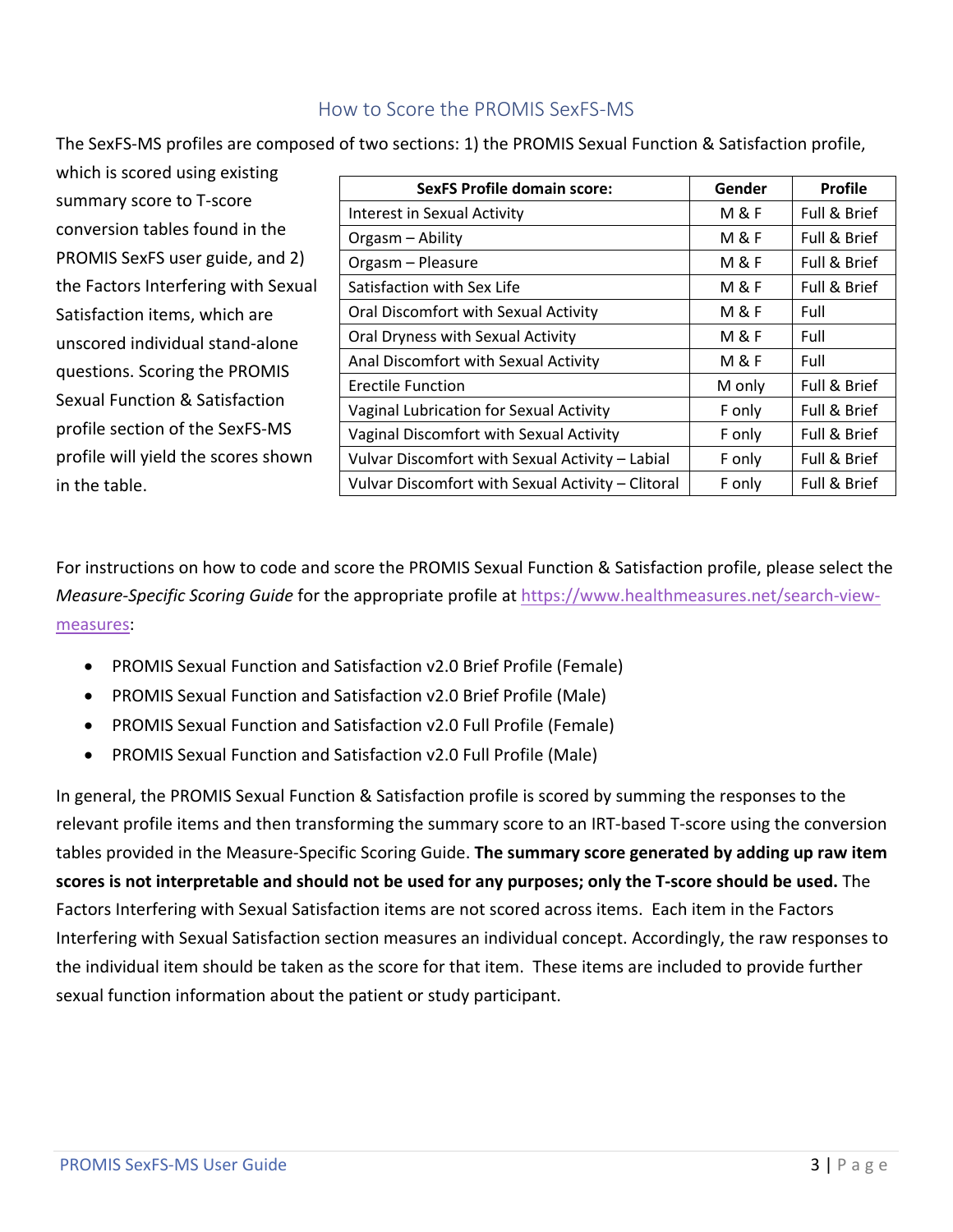The following is a summary of the components included in each of the SexFS-MS profiles:

#### *SexFS-MS Full Profile - Female*:

The SexFS-MS Full Female Profile includes these sections:

- PROMIS Sexual Function & Satisfaction full profile (11 separately scored domains): items #1 26
- Factors Interfering with Sexual Satisfaction items (18 individual unscored items): items #27 44
- Reasons decided not to have sexual activity in the past 30 days (1 item): item #45

Follow the instructions for the PROMIS Sexual Function and Satisfaction v2.0 Full Profile (Female) in the *Measure-Specific Scoring Guide* (available at [https://www.healthmeasures.net/search-view-measures\)](https://www.healthmeasures.net/search-view-measures) in order to code and score items #1 - 26 for the 11 scored domains included in this profile.

#### *SexFS-MS Full Profile - Male*:

The SexFS-MS Full Male Profile includes these sections:

- PROMIS Sexual Function & Satisfaction full profile (8 separately scored domains): items #1 20
- Factors Interfering with Sexual Satisfaction items (19 individual unscored items): items #21 38
- Reasons decided note to have sexual activity in the past 30 days (1 item): item #39

Follow the instructions for the PROMIS Sexual Function and Satisfaction v2.0 Full Profile (Male) in the *Measure-Specific Scoring Guide* (available at [https://www.healthmeasures.net/search-view-measures\)](https://www.healthmeasures.net/search-view-measures) in order to score items #1 – 20 for the 8 scored domains included in this profile.

#### *SexFS-MS Brief Profile - Female*:

- The SexFS-MS Brief Female Profile includes these sections: PROMIS Sexual Function & Satisfaction brief profile (8 separately scored domains): items #1 - 14
- Factors Interfering with Sexual Satisfaction items (10 individual unscored items): items #15 24
- Reasons decided note to have sexual activity in the past 30 days (1 item): item #25

Follow the instructions for the PROMIS Sexual Function and Satisfaction v2.0 Brief Profile (Female) in the *Measure-Specific Scoring Guide* (available at [https://www.healthmeasures.net/search-view-measures\)](https://www.healthmeasures.net/search-view-measures) in order to code and score items  $#1 - 14$  for the 8 scored domains included in this profile.

#### *SexFS-MS Brief Profile - Male*:

The SexFS-MS Brief Male Profile includes these sections:

- PROMIS Sexual Function & Satisfaction brief profile (5 separately scored domains): items #1 10
- Factors Interfering with Sexual Satisfaction items (10 individual unscored items): items #11 20
- Reasons decided note to have sexual activity in the past 30 days (1 item): item #21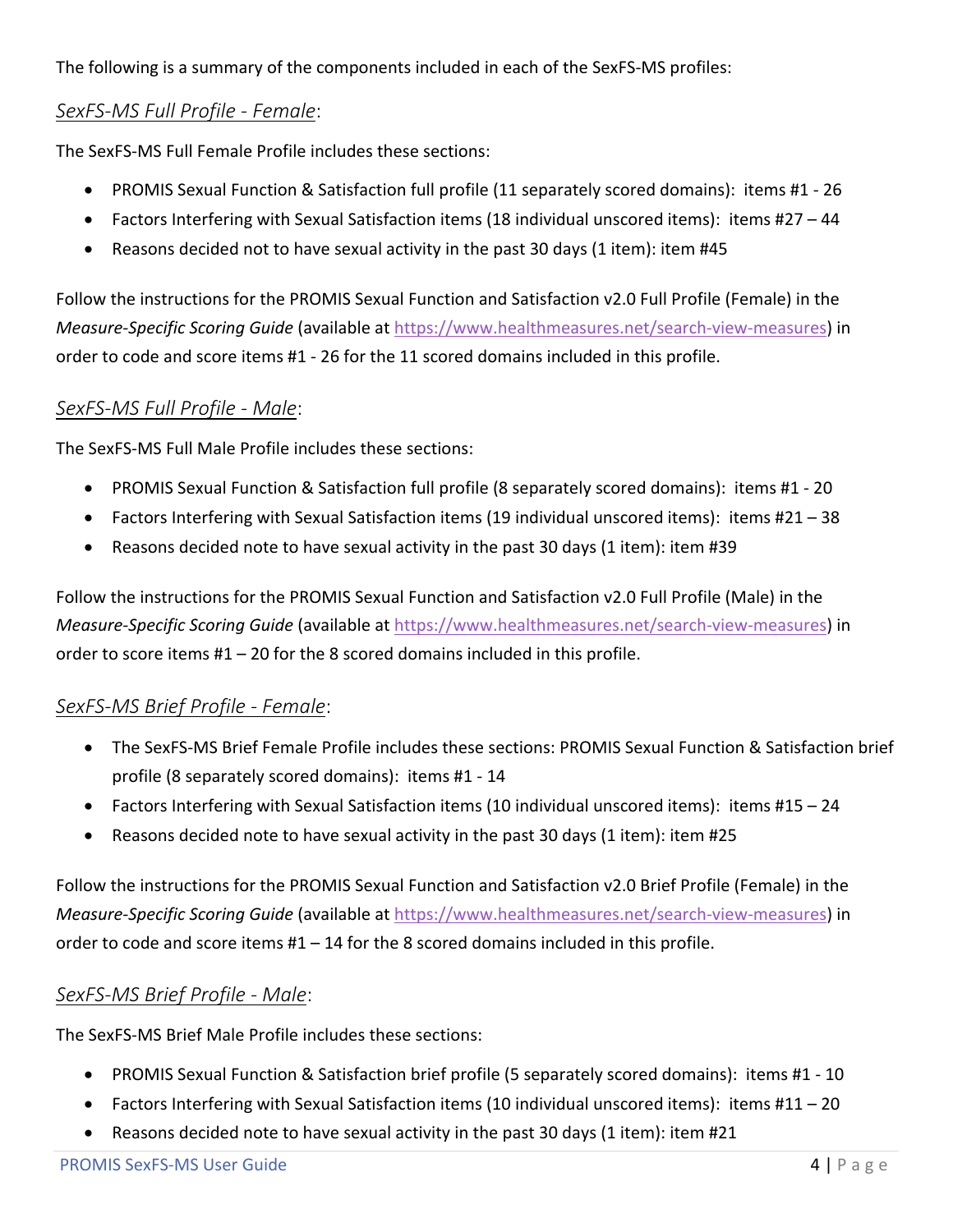Follow the instructions for the PROMIS Sexual Function and Satisfaction v2.0 Brief Profile (Male) in the *Measure-Specific Scoring Guide* (available at [https://www.healthmeasures.net/search-view-measures\)](https://www.healthmeasures.net/search-view-measures) in order to code and score items  $#1 - 10$  for the 5 scored domains included in this profile.

#### Interpreting PROMIS SexFS-MS Scores

With the exception of the Orgasm domain, all domain scores are expressed as T scores (mean = 50, standard deviation = 10). At present, a T score of 50 corresponds to the mean response among sexually active US adults in the normative sample used for the development of SexFS version 2.0 (N=2281 men; N=1686 women). A higher T-score represents a higher level of the domain being measured. For example, a respondent that receives a T-score of 60 in the Satisfaction with Sex Life domain has reported a level of sexual satisfaction that is approximately 1 standard deviation higher than the mean of sexually active US adults who participated in development. Please refer to the SexFS user guide for more information about interpreting T-scores [\(https://www.healthmeasures.net/search-view-measures\)](https://www.healthmeasures.net/search-view-measures). included in this profile.

### Referencing the PROMIS SexFS-MS

Additional information about the development and testing of the PROMIS SexFS-MS can be found in the published manuscript: Amtmann D, Bamer AM, Salem R, McMullen K, Beier M, Flynn KE, Foley FW, Weinfurt KP, Wilkie D, Alschuler KN (2022, *in press*) Extension and evaluation of the PROMIS Sexual Function and Satisfaction measures for use in adults living with multiple sclerosis. *Journal of Sexual Medicine*.

Please reference this manuscript when publishing results utilizing the PROMIS SexFS-MS.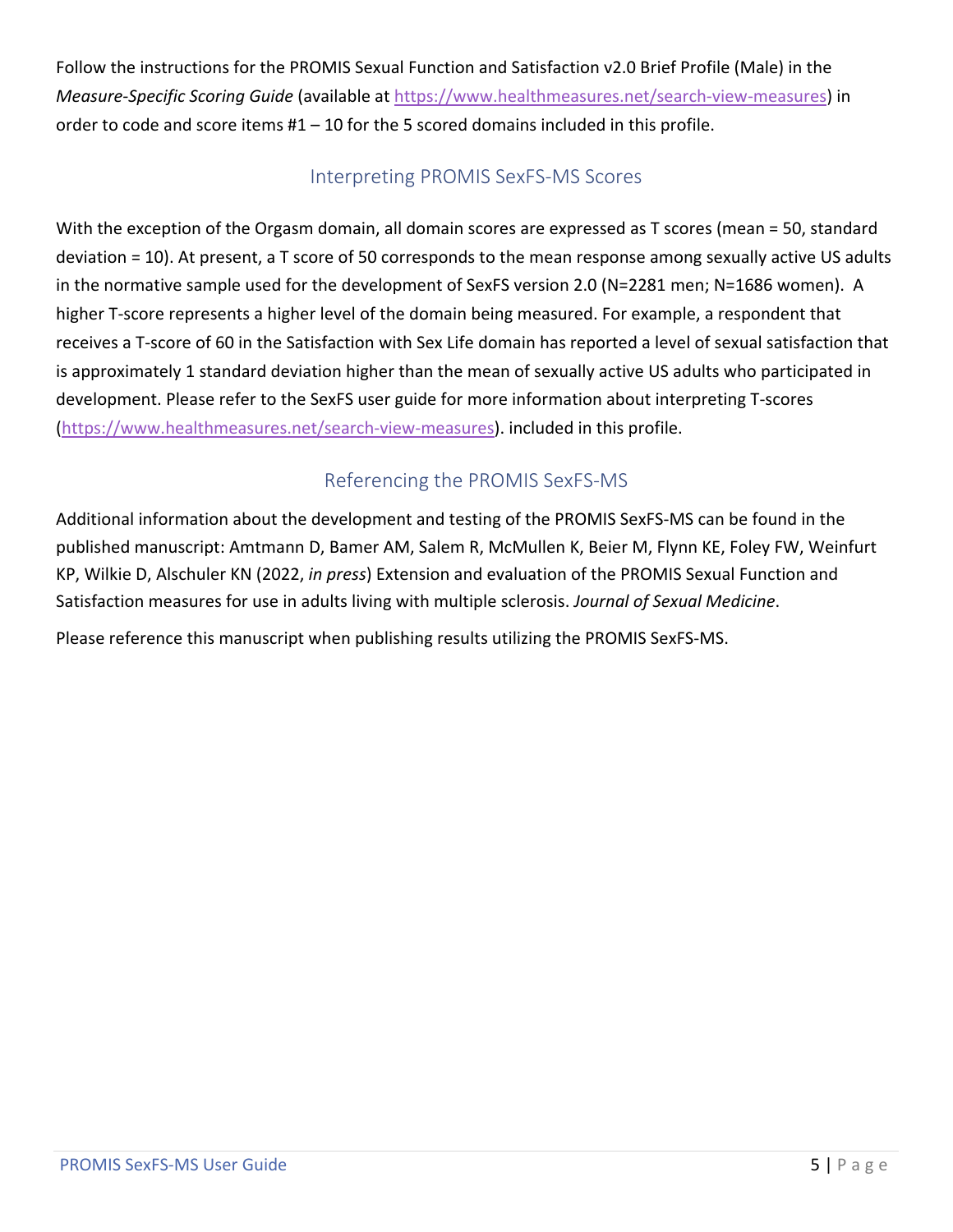# PROMIS® SexFS-MS Participant Forms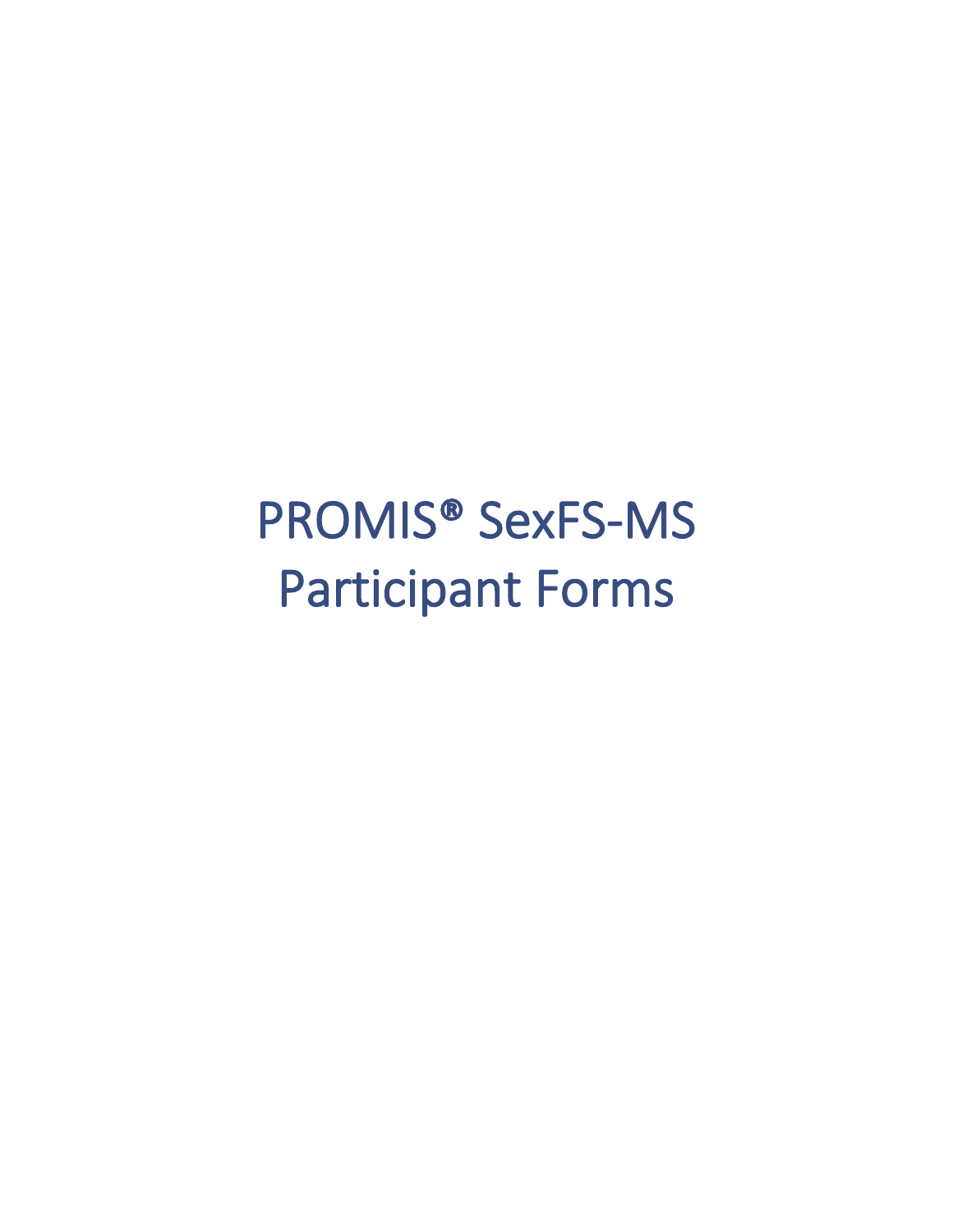# PROMIS® SexFS-MS Brief Profile – Female (Participant Version)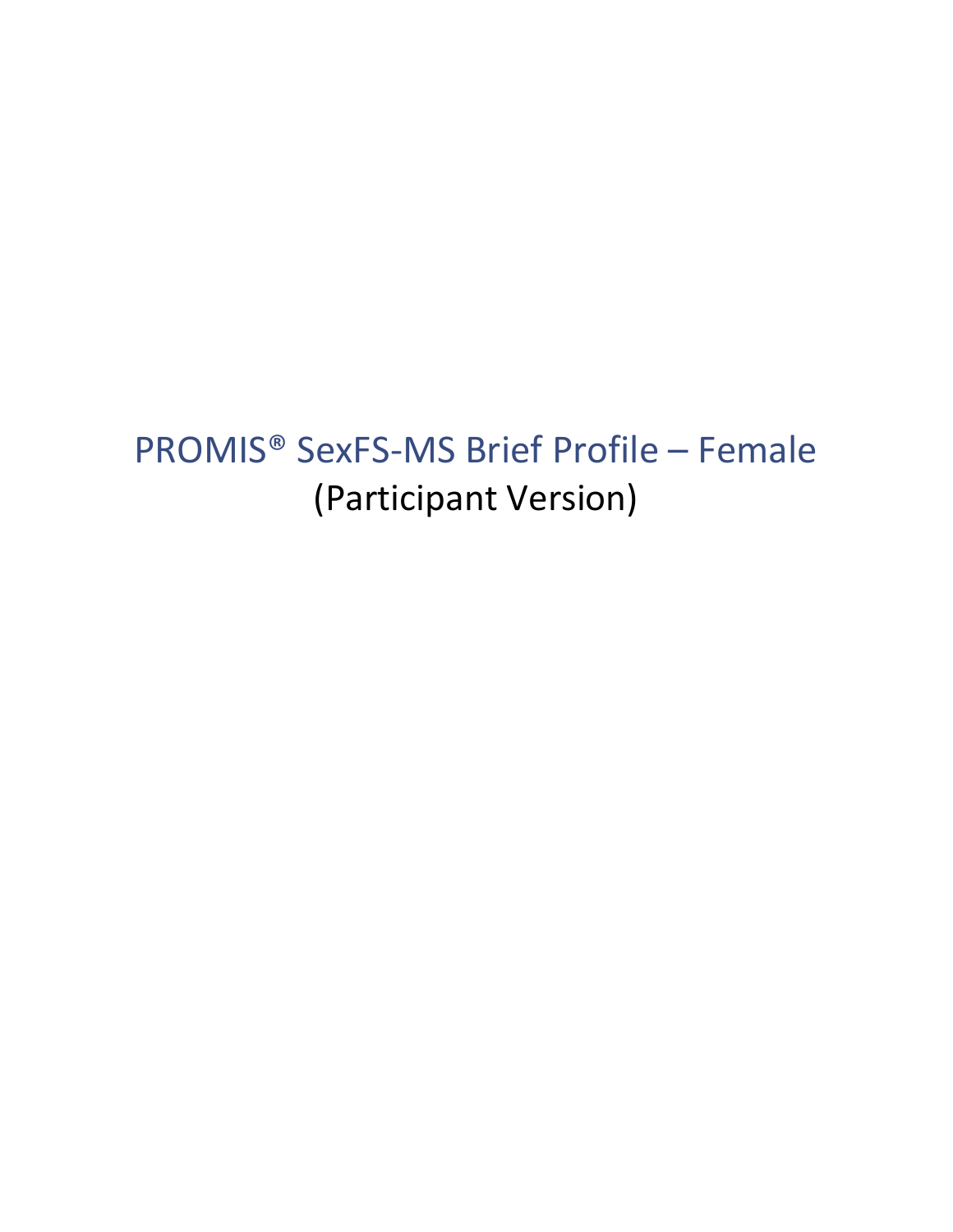# PROMIS® SexFS-MS Brief Profile – Male (Participant Version)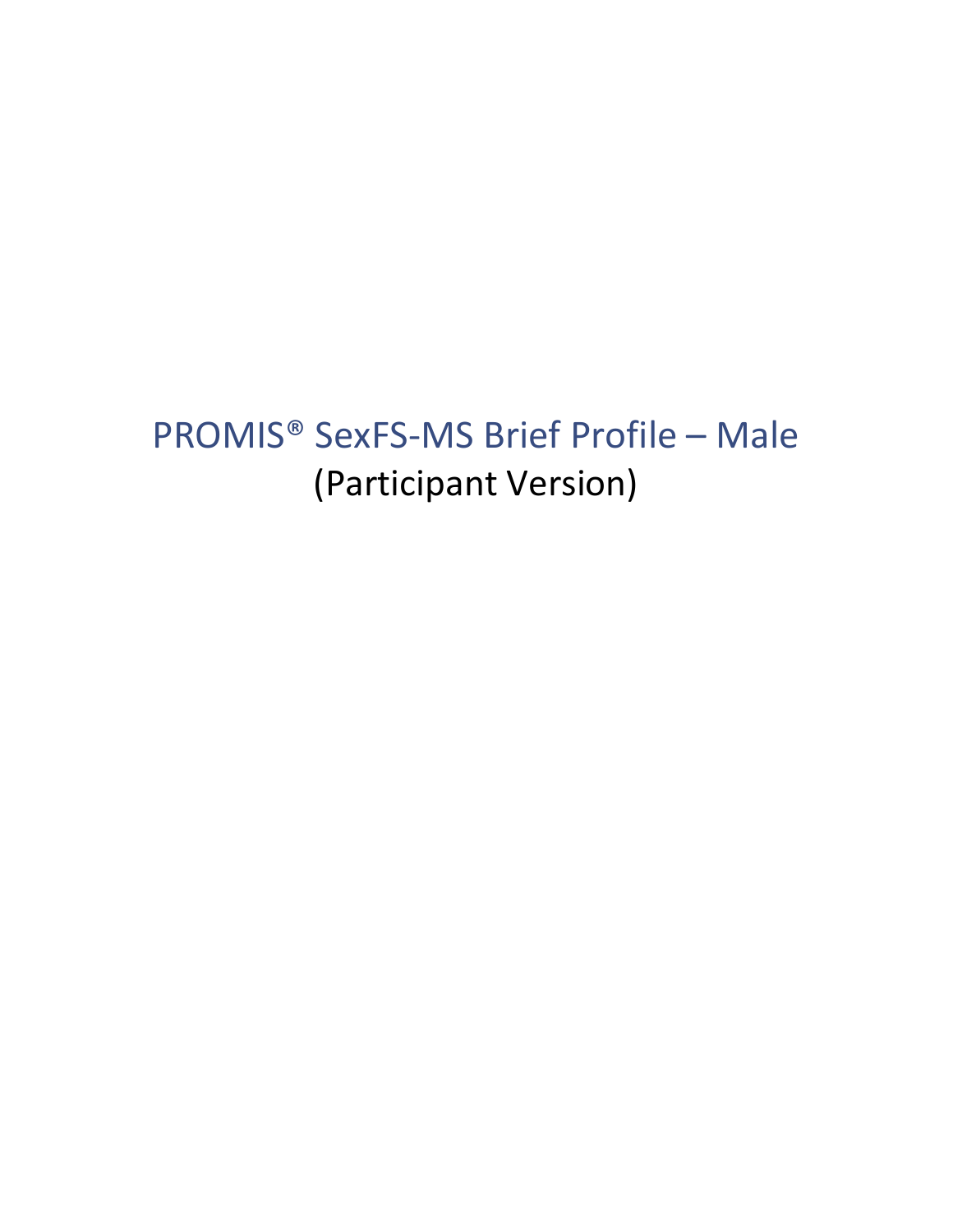# PROMIS® SexFS-MS Full Profile – Female (Participant Version)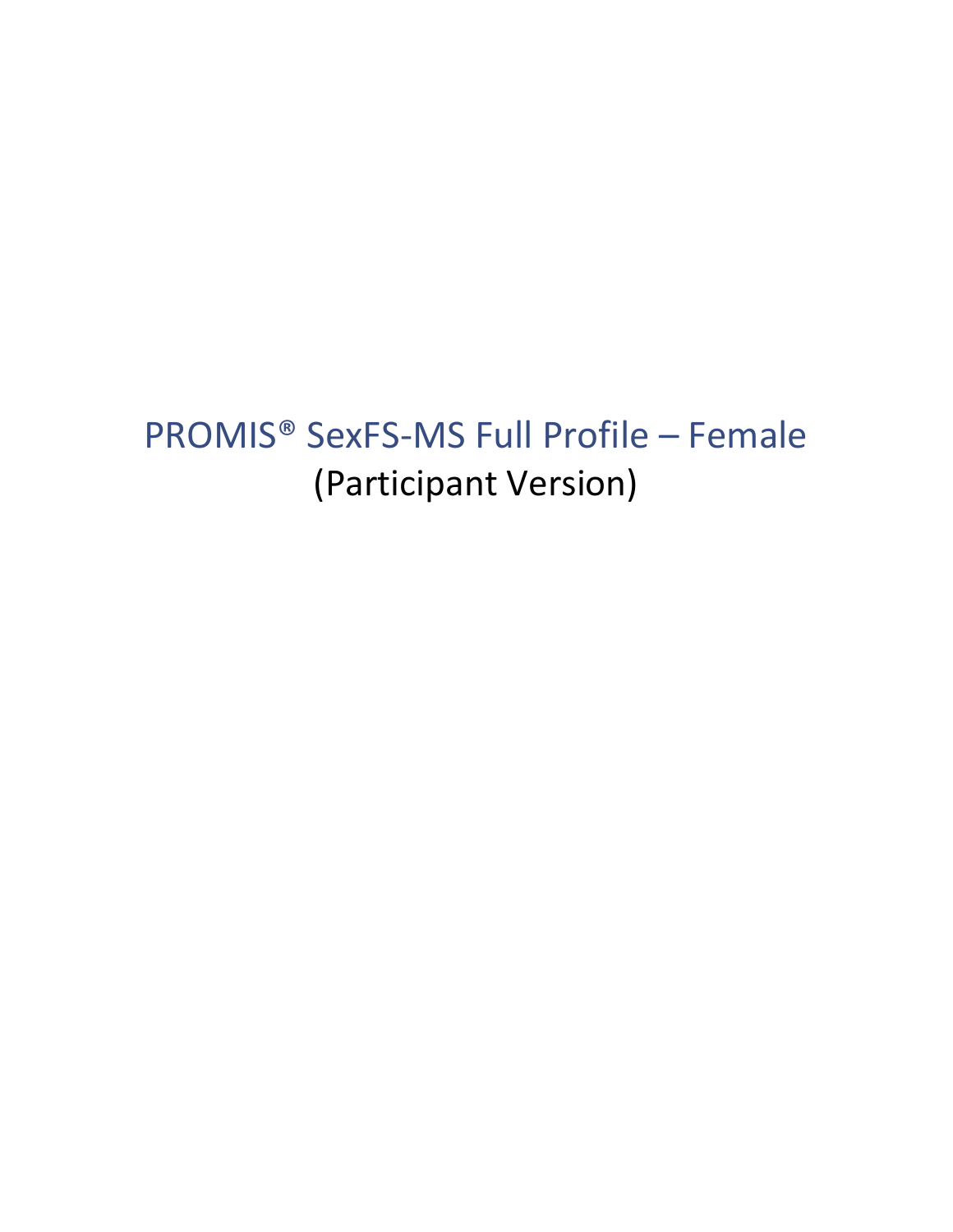# PROMIS® SexFS-MS Full Profile – Male (Participant Version)